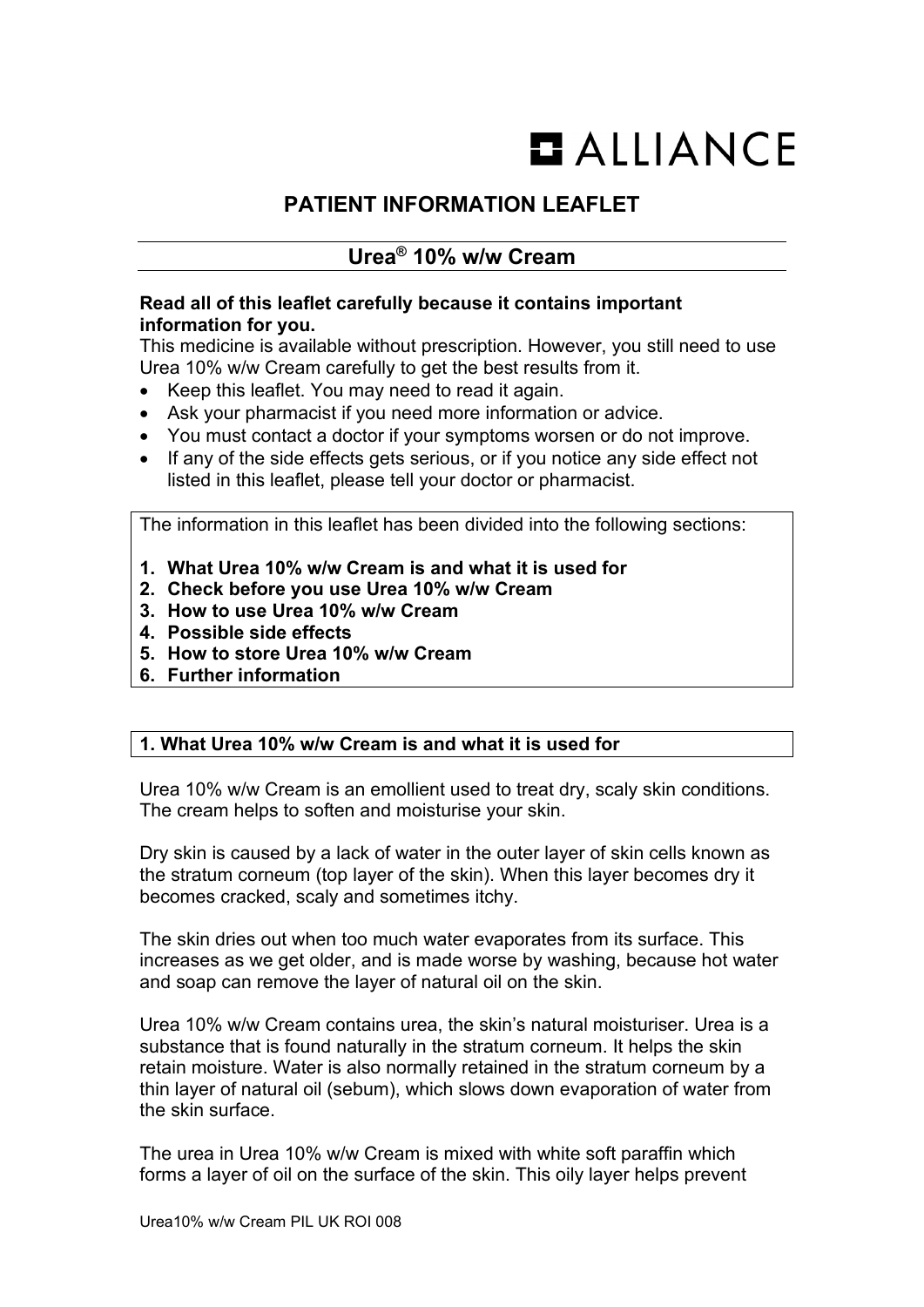water from evaporating from the skin's surface which will reduce irritation, restore suppleness and improve the appearance of your skin.

#### **2. Check before you use Urea 10% w/w Cream**

#### **Do not use Urea 10% w/w Cream:**

• if you are allergic (hypersensitive) to urea or any of the ingredients of Urea 10% w/w Cream (see Section 6 Further information).

If the above applies to you, or if you are not sure, speak to your doctor or pharmacist before you use Urea 10% w/w Cream.

#### **Take special care with Urea 10% w/w Cream**

Before you use Urea 10% w/w Cream tell your doctor if:

• you have moist or broken skin.

If any of the above applies to you, or if you are not sure, speak to your doctor or pharmacist before you use Urea 10% w/w Cream.

Do not smoke or go near naked flames - risk of severe burns. Fabric (clothing, bedding, dressings, etc) that has been in contact with this product burns more easily and is a serious fire hazard. Washing clothing and bedding may reduce product build-up but not totally remove it.

#### **Using other medicines**

Tell your doctor or pharmacist if you are using or have recently used any other medicines which are applied to the skin as they may interfere with Urea 10% w/we Cream.

Please tell your doctor or pharmacist if you are taking or have recently taken/used any other medicines, including medicines obtained without a prescription.

#### **Pregnancy and breast-feeding**

Ask your doctor or pharmacist for advice before taking any medicine.

#### **3. How to use Urea 10% w/w Cream**

Always use Urea 10% w/w Cream exactly as your doctor has told you to. You should check with your doctor or pharmacist if you are not sure.

Urea 10% w/w Cream is for external use only and should only be applied to the skin. It should not be used on moist or broken skin.

Using Urea 10% w/w Cream is easy, just follow the instructions below: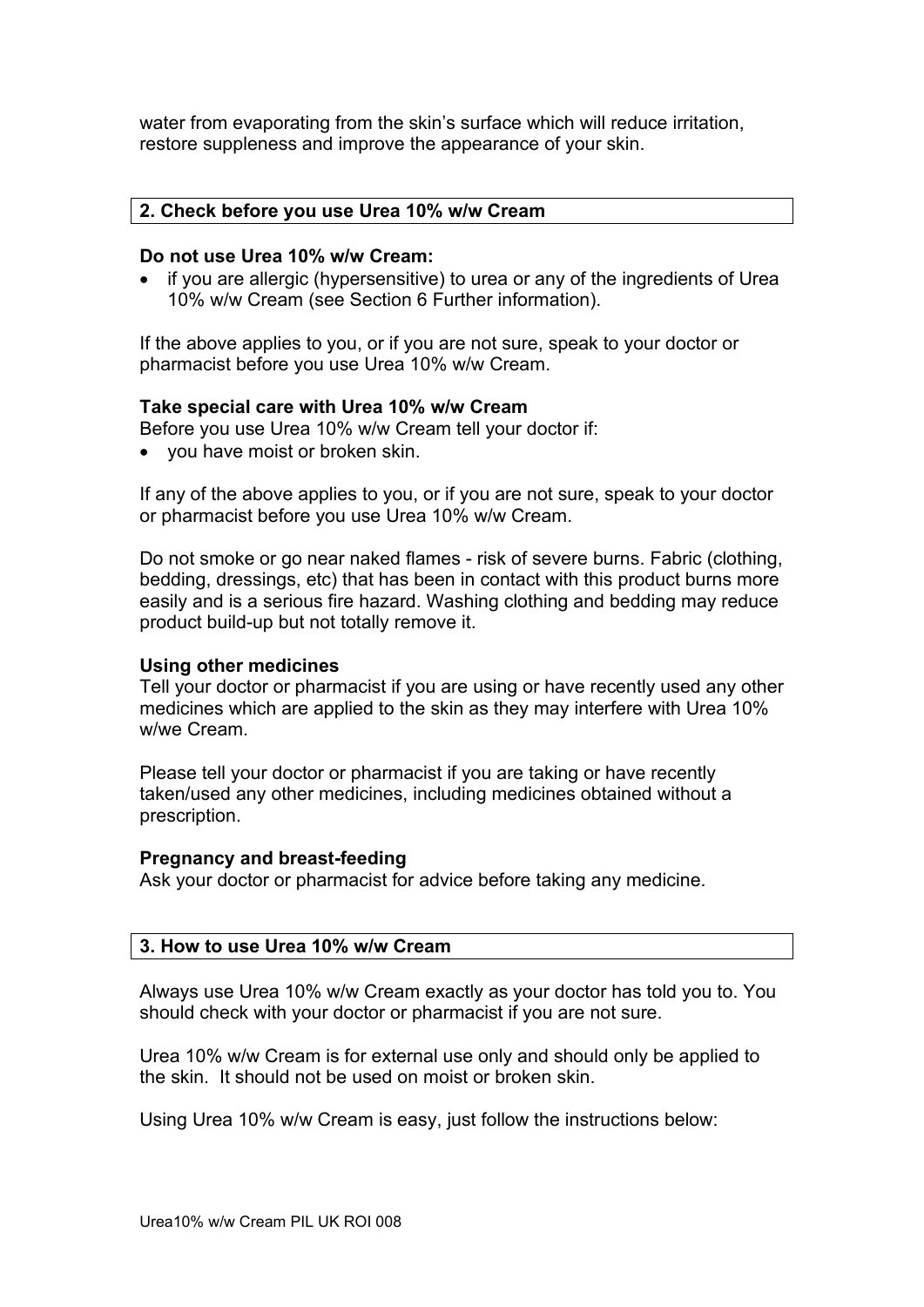

Your doctor may tell you to cover this with a special "occlusive" dressing (an air tight dressing), but this is not usually necessary.

#### **What to do if you use more Urea 10% w/w Cream than you should**

Using too much Urea 10% w/w Cream may cause skin irritation (redness, burning or itching). If this happens to you ask your doctor for advice.

The cream is for external use only and should only be applied to the skin. If you accidentally swallow the cream this may make you feel sick; drink plenty of water or milk. You should tell your doctor at once or contact your nearest accident and emergency department. Show any left-over medicines or the empty container to the doctor.

#### **If you forget to use Urea 10% w/w Cream**

If you forget to use Urea 10% w/w Cream on any occasion, do not worry, just continue as normal.

# **Some do's and dont's for Urea 10% w/w Cream:**

| Do<br>use Urea 10% w/w<br>Cream regularly as<br>directed                                               | Do<br>wash, rinse and dry<br>affected areas before<br>applying Urea 10% w/w<br>Cream | Do<br>Apply Urea 10% w/w<br>Cream to the whole of the<br>affected area - twice daily                       |
|--------------------------------------------------------------------------------------------------------|--------------------------------------------------------------------------------------|------------------------------------------------------------------------------------------------------------|
| Don't<br>use Urea 10% w/w<br>Cream if you've had a<br>past reaction to it or any<br>of its ingredients | Don't<br>use Urea 10% w/w<br>Cream on moist or<br>broken skin                        | Don't<br>worry if you occasionally<br>forget to use Urea 10%<br>w/w Cream - continue<br>using it as before |

If you have any further questions on the use of this product, ask your doctor, nurse or pharmacist.

#### **4. Possible side effects**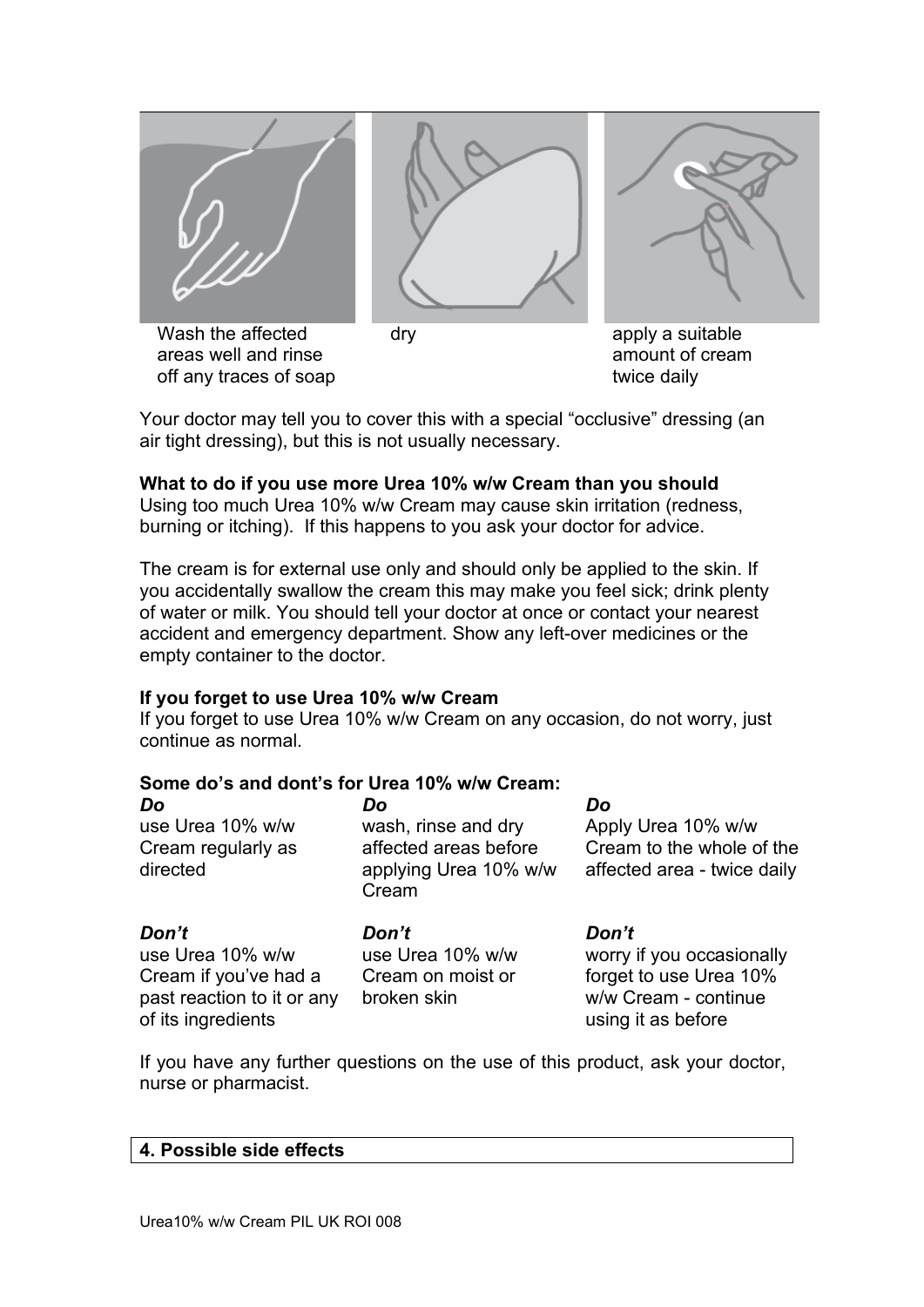Do not worry. Like all medicines, Urea 10% w/w Cream can cause side effects, although not everyone gets them.

Some people experience local irritation when they apply Urea 10% w/w Cream. If you notice this or any other unusual effect, tell your doctor.

If you use Urea 10% w/w Cream as your doctor tells you, it is unlikely to cause side effects.

### **Reporting of side effects**

If you get any side effects, talk to your doctor, pharmacist or nurse. This includes any possible side effects not listed in this leaflet. You can also report side effects directly via:

#### **UK**:

The Yellow Card Scheme at: www.mhra.gov.uk/yellowcard.

#### **IE:**

HPRA Pharmacovigilance, Earlsfort Terrace, IRL - Dublin 2; Tel: +353 1 6764971; Fax: +353 1 6762517. Website: www.hpra.ie, E-mail: medsafety@hpra.ie.

By reporting side effects you can help provide more information on the safety of this medicine.

#### **5. How to store Urea 10% w/w Cream**

Keep out of the reach and sight of children.

Do not use Urea 10% w/w Cream after the expiry date which is stated on the carton and on the base of the tube. The expiry date refers to the last day of that month.

Do not store Urea 10% w/w Cream above 30ºC.

Do not use Urea 10% w/w Cream if you notice a change in the colour or feel of the cream.

Medicines should not be disposed of via wastewater or household waste. Ask your pharmacist on how to dispose of medicines no longer required. These measures will help protect the environment.

#### **6. Further information**

#### **What is in Urea 10% w/w Cream?**

The active ingredient in this medicine is urea 10% w/w contained in white soft paraffin.